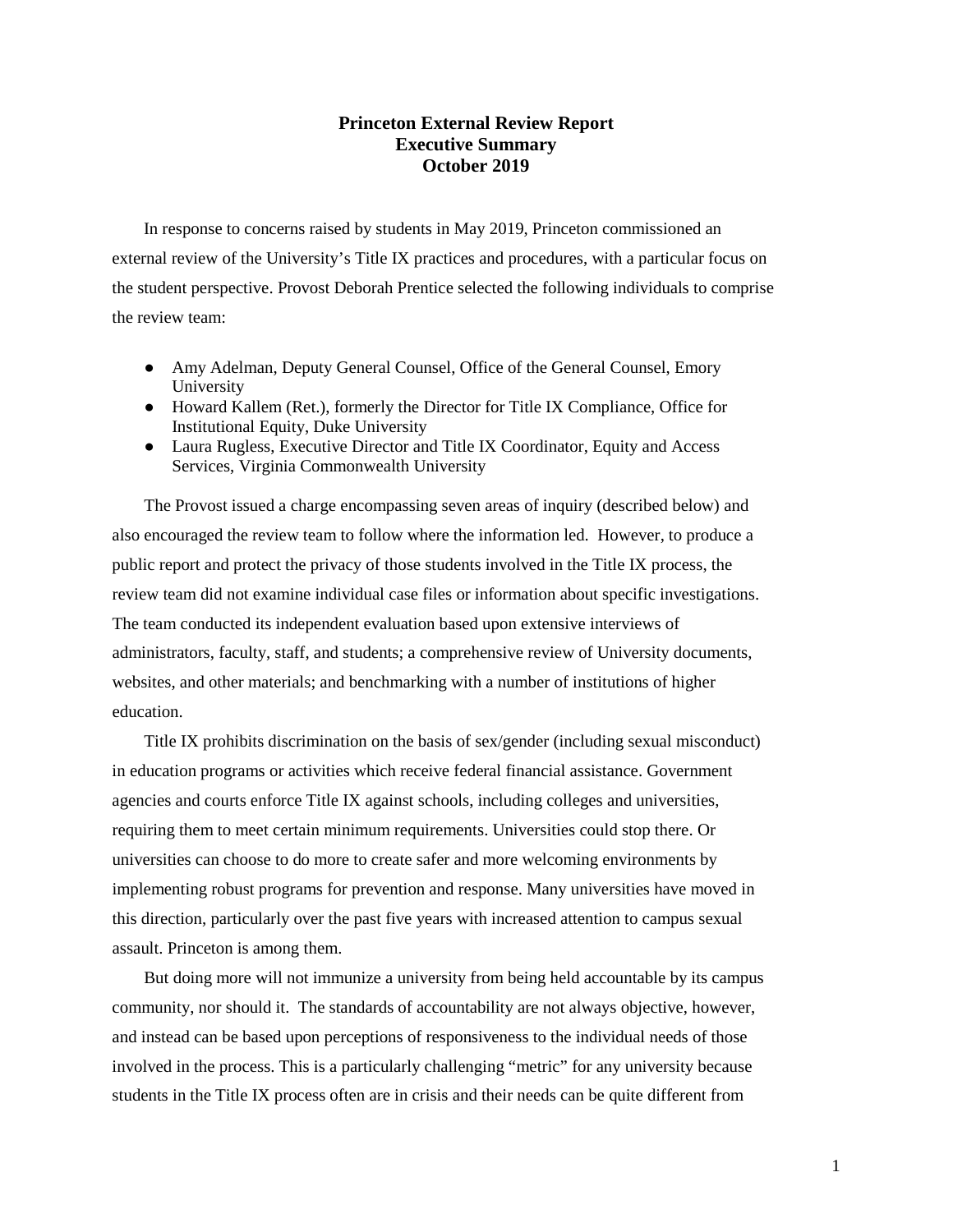those of other students or in other processes. Yet, seeking to understand and meet these needs can engender trust, and trust encourages students to come forward to report their experiences. The concerns raised by the recent protests indicate that, in certain respects, some students feel that the University is not meeting student needs.

In light of the student concerns and the sensitivities and considerations unique to Title IX, the review team was asked to evaluate seven important areas: (1) dissemination of information about the Title IX policy, procedures, practices, and resources (2) in-person support for the parties and witnesses in the Title IX process; (3) confidential resources; (4) transparency of the Title IX process; (5) handling and balancing conflicting needs of the parties and witnesses in the Title IX process; (6) sexual misconduct prevention efforts; and (7) interim measures. The 25 page report details and synthesizes information in response to these charge areas; highlights the strengths and promising practices of Princeton's program; and presents recommendations/suggestions related to Resources and Infrastructure; Communications and Community Engagement; and Accommodations, Conflicting Needs, and Resolution Models.

Overall, the team discovered that the University has a strong Title IX infrastructure. Training about Title IX and the University's expectations begins before students arrive on campus, and students cannot register for classes until they have completed the training; information about options that are available to students experiencing sexual misconduct is disseminated widely; the Title IX complaint process is designed to ensure that students have access to information through multiple channels and the ability to provide input about the investigation before an outcome is reached; the University has highly trained investigators and advisers, and a process that ensures that penalties are consistent and not arbitrary; and students are able to obtain accommodations and interim measures fairly easily.

The review team also learned that, despite the objective strengths of Princeton's Title IX infrastructure, some students feel that their needs are not being met. For example, while information about the Title IX process is disseminated widely, the team heard concerns that the information is not always clear and can be inconsistent and inaccessible, particularly for students in crisis. Some students believe that there should be more options for counseling, greater consistency in accommodations, increased transparency and information about the complaint process, and increased and more accessible communication and support during that process, as well as alternative methods to resolve complaints. The team also identified a need to assess capacity and resources for the Title IX Office and SHARE; enhance training, awareness, and information sharing with the University community; and improve upon support services and